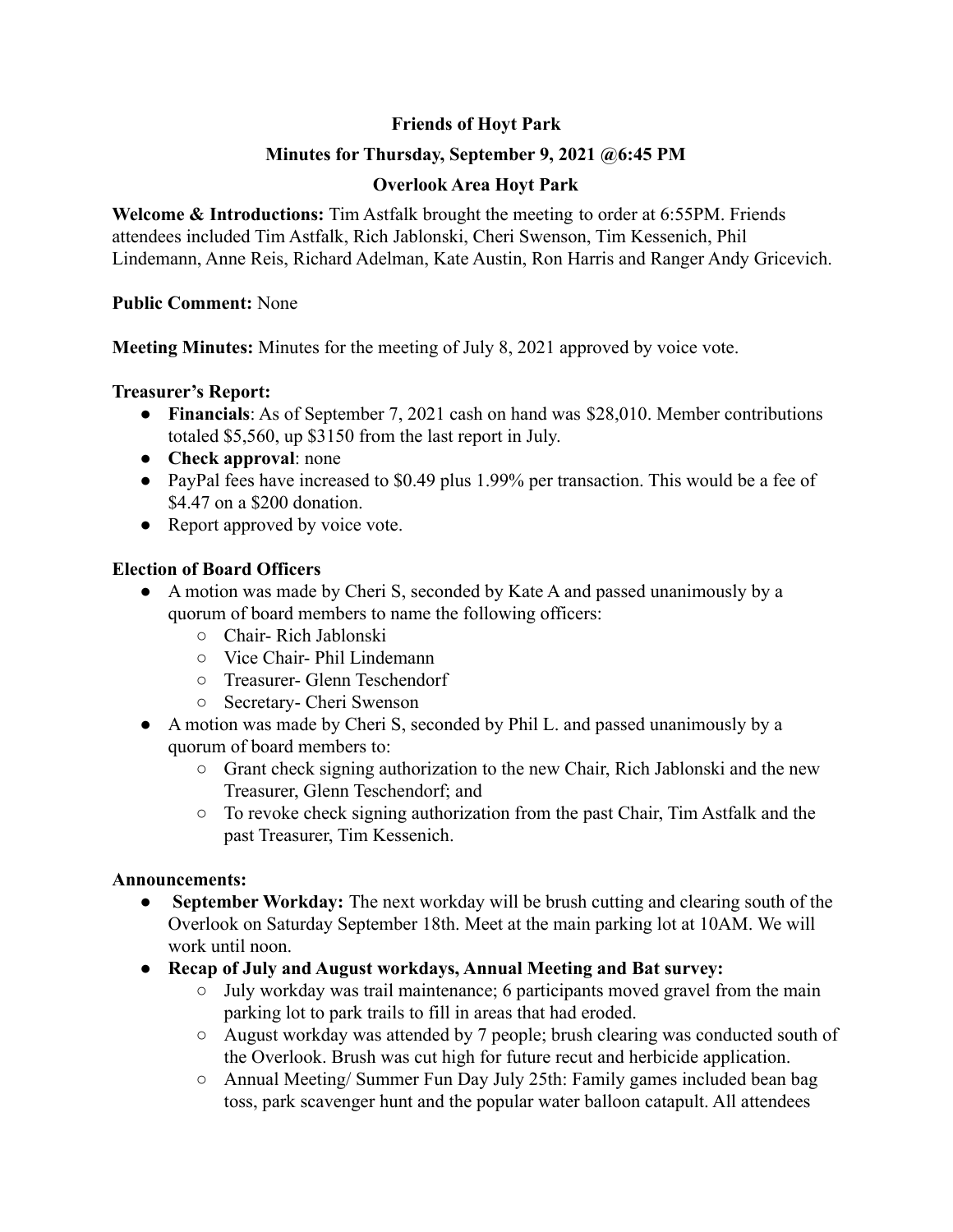were able to sample donated cold treats from Cool Sweet Treats ice cream truck. The business meeting was attended by 19 people. Members thanked board members who had completed their terms; Andrew Wickizer, Tim Kessenich, Tim Astfalk and Richard Aldeman. No new board nominations were put forth by the quorum of members. The slate of new board members nominated by the board were voted in by the attending membership and included Kate Austin, Phil Lindemann, Glenn Teschendorf and Rich Jablonski. Mid-term board members, filling out the board are Cheri Swenson, Anne Reis and Betsy Lane.

- Bat Survey: Six adults and 3 kids attended the August 20th bat survey conducted by DNR staffer and FHP board member Anne Reis. Anne gave a short talk about Wisconsin bats and their habits. The survey was conducted using 3 DNR provided bat detectors which convert the sounds that bats make into sounds the human ears can hear. One detector was an app on an ipad which also made a preliminary identification of bat species. Anne led the group around the open, grassy area down from the main shelter where we heard lots of bats and could then see them flying in the open sky. The evening was greatly enjoyed by all.
- **Ranger report:** Ranger Andy reported on recent projects. As requested by Chad H of city parks, Andy has been working on closing a trail that follows the bluff edge toward the Overlook. Neighbors below had been noticing a lot of water runoff over the top of the bluff. A new, meandering path was created and paved with gravel and the old path was blocked on either end with brush piles and signage indicating that the path was closed. Park users have still been using the closed path; the city plans on doing some landscaping on the old path to discourage its use. Andy has also been pulling resprouts of buckthorn in the areas that have been cleared and has been doing seed collecting in the Ready prairie. He has made another contact with the Wingra school middle school teacher who would like to have her kids do a service project in the park. It was suggested that the class participate in the FHP October workday of prairie seed collection.

#### **Old Business:**

- **● Vegetation Management with prescribed burns and selective tree/brush removal:** Concerns regarding the hazards of having FHP volunteers conduct woodland burns have been addressed in an email from Parks Conservation Supervisor Paul Q. Parks would commit to having a Parks staff person on site to lead the burn with 4-6 volunteers as the burn crew, burn volunteers would need to sign a Controlled Burn Volunteer waiver and would be covered by the same liability coverage as the city employees. The first woodland burn would be in the Spring of 2022. There was discussion regarding how to communicate with the neighborhoods surrounding the park regarding the removal of large non-oak trees that will be cut as part of Hoyt Park's approved Vegetation Management plan. It was suggested that we communicate via the FHP newsletter and neighborhood listserv. To be discussed further at the October board meeting.
- **Mead & Hunt Community Cares grant:** This \$2300 grant proposed by Tim A has been awarded to cover Tim's paid volunteer hours and burn equipment to be used in the woodland burns. Thanks to Tim for preparing the grant proposal.